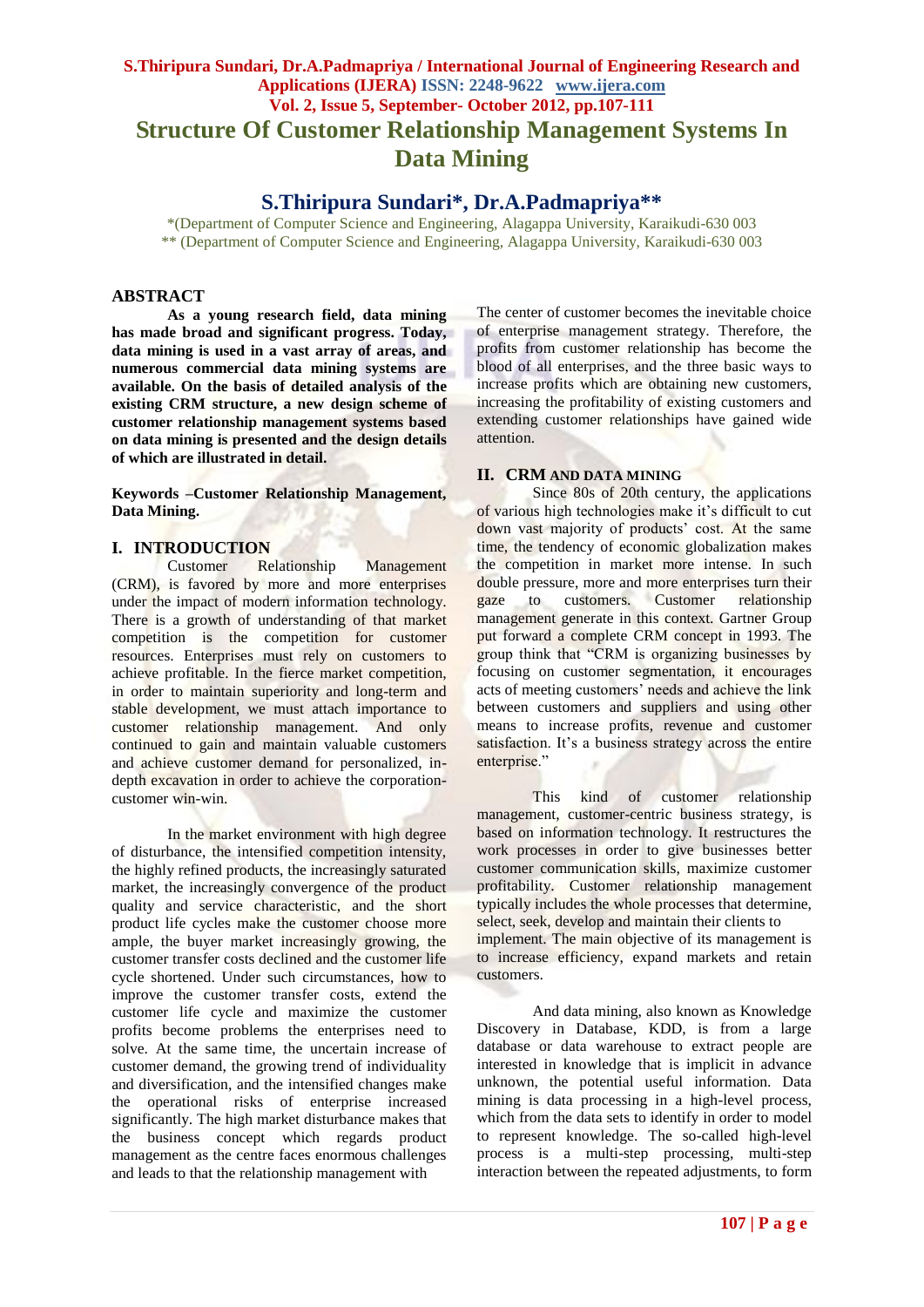a spiral process. The knowledge of mining expresses as Concepts, Rules, Regularities and other forms. CRM Data mining is from a large number of relevant customer data in the excavated implicit, previously unknown; the right business decisions have the potential value of knowledge and rules. Technically, customer relationship management data mining system using infiltrated the way; you can automatically produce some of the required information. Deeper mining are also needed enterprises statistics, decision sciences and computer science professionals to achieve.

Clustering Analysis is a widely used data mining analytical tools. After clustering, the same types of data together as much as possible, while the separation of different types of data as possible. Will be a collection of objects divided into several categories, each category of objects is similar, but other categories of objects are not similar. Adoption of clustering people can identify dense and sparse regions, and thus found that the overall distribution patterns and data among the interesting properties of mutual relations. Such as the enterprise customer classification, through the customer's buying behavior, consumption habits, and the background to identify the major clients, customers, and tap potential customers. There are many clustering algorithms, this means using K-means algorithm. Kmeans algorithm is a specific means: for a given number of classes  $K$ , the n objects assigned to a class K to go, making within-class similarity between objects the most, while the similarity between the smallest class.

#### **III. DATA MINING IN CRM SYSTEM**

Data mining uses some mature algorithms and technologies in artificial intelligence, such as artificial neural networks, genetic algorithms, decision tree, neighboring search methods, rule-based reasoning and fuzzy logic. According to the different functions, the analyzed methods of data mining can be divided into the following types: classification, valuation, correlated analysis and clustering.

Data mining technology is not only the simple retrieval, query and transfer faced to special database, it also should do microcosmic and macroscopically statistics, analysis, synthesis and reasoning to guide the solving of practical problems, find the relationship between events, and even use the existing data to predict future activities.

The basic data mining process is composed by the following steps



Fig. 1 Data Mining Basic Process

#### **1.1 Data mining in CRM system**

Data mining technology is not only the simple retrieval, query and transfer faced to special database, it also should do microcosmic and macroscopically statistics, analysis, synthesis and reasoning to guide the solving of practical problems, find the relationship between events, and even use the existing data to predict future activities. In order to achieve data mining, now a number of software tools have been developed and formed many aspects of a number of products in the customer relationship management, such as customer evaluation and subdivision, customer behavior analysis, customer communication and personalized services. The action of data mining in CRM is represented as the following aspects:

#### **1.1.1 Customer characteristics multidimensional analysis**

It refers to analyzing the customer characteristic demand. The customer attribute description should include address, age, sex, income, occupation, education level, and many other fields, and can be carried multi-dimensional combination analysis and quickly presented with the list and the number of customers which accord with the conditions. For example: customer subdivision model is an effective tool of typical customer identification and analysis and the compendia data provides the basis for customer categorization and subdivision.

The course, a subdivision standard must be defined firstly, for example, according to the profit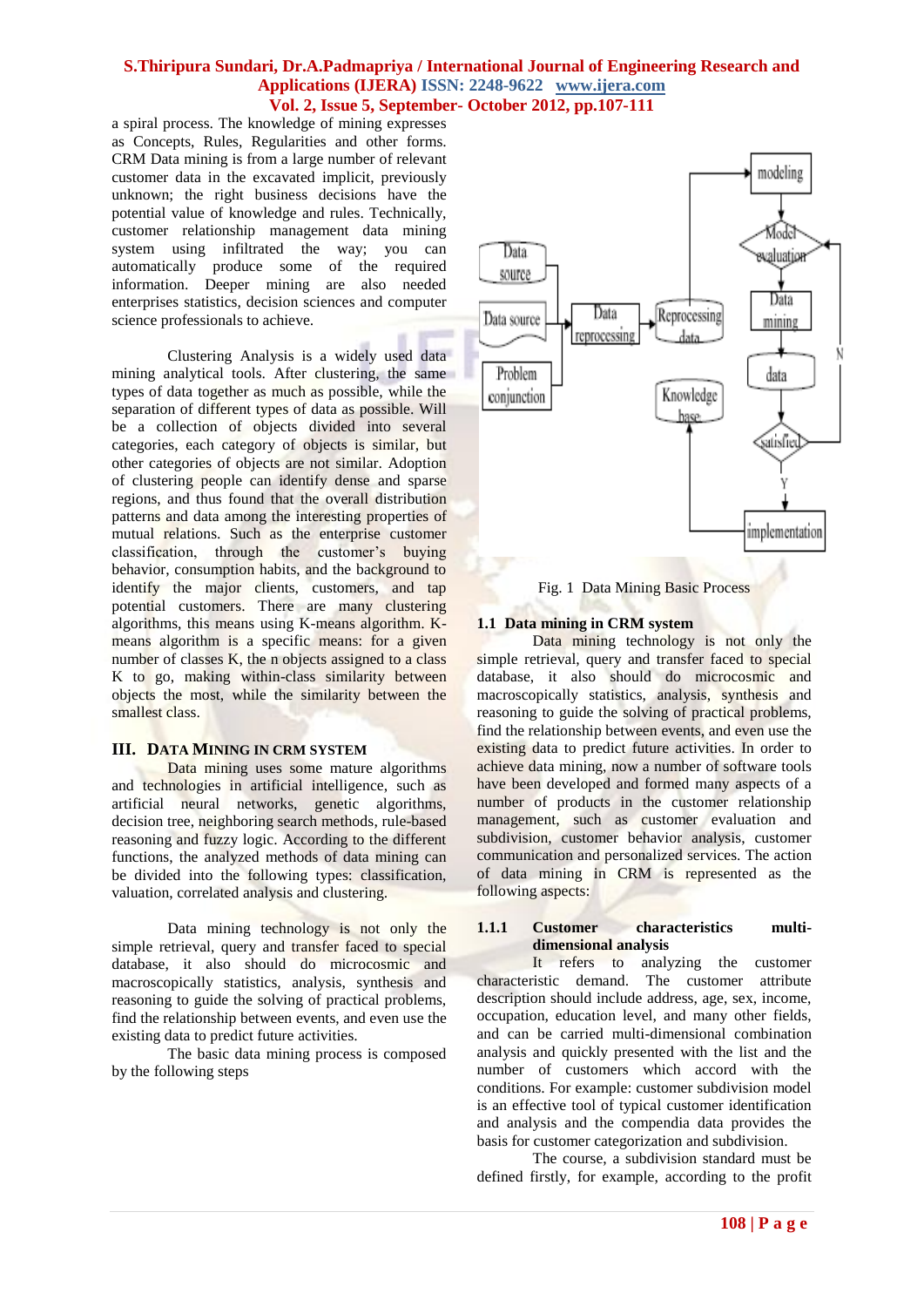contribution of the customers they can be subdivided into high-profit customer groups, the profitable customer groups, profit margin customer groups, non-profit customer groups and deficit customer groups, which separately corresponding to gold customer, emphasis customer, hypo-emphasis customer, common customer and deficit customer.

#### **1.1.2 Customer behavior analysis**

It refers to analyzing the consuming behavior of certain customer group combining customer information. And according to different consuming behaviors changes, individuation marketing strategies will be established and the emphasis customer or the customer with the trend of loss will be selected.

For example: through the setting of standards users automatically monitor some basic indicators and data of operation run and timely compare them with conventional, standard data, when more than a certain percentage the abnormal warning will be advanced. Many customer behavior changes may mean that customers have "left" tendency, therefore, their behaviors should be identified in time and the efforts should be made before the customer decision.

#### **1.1.3 Customer structure analysis**

Through the statistical analysis (a particular unit time interval for statistics) of the various types of It refers to the analysis of customer contact and customer service. According to the analyzing result of customer concerns and customer tendency, understanding and mastering their needs and providing the communication content they interested in the most appropriate time through their preferred channels, which can enhance the attractiveness of the customers.

At the same time it can improve the subordinate institution capacity of differentiated services, achieve the customer-focused product development and optimization, distribution channel management and customer relationship optimization, and improve the overall marketing and customer service levels.

# **1.1.4 Sales analysis and sales forecast**

It includes the analysis according to products, sales promotions effect, sales channels and methods. At the same time, it also analyzes the different effects of different customers to business benefit, analyzes the effects of customer behavior to business benefit, this makes the relationship between business and customer.

# **1.2 CRM system design based on data mining 1.2.1 CRM system structure**

Based on the analysis of existing CRM structure and according to the analysis of CRM core idea, here a CRM structure based on data mining is built, as shown in Figure 2



Fig. 2 CRM Structure Based on Data Mining

The whole system can be divided into three layers: the interfacial layer, the functional layer and the layer of support. The interfacial layer is the interface to interact with users, access or transmit information, and it provides intuitive, easy-to-use interface for users to access to the necessary information conveniently; the functional layer is composed by the subsystem with basic function in CRM, each subsystem as well as includes a number of operations which form a operational layer; and the layer of support includes database management system and operating system.

#### **1.3 Functional Design of CRM System**

The functional structure of the system is designed in accordance with the top-down principle, which is gradually target system decomposition process; it divides the whole system into several subsystems and enables them to complete the functions of the various subsystems, the system functional modules are shown in Figure 3



Fig. 3 Functional Design of CRM System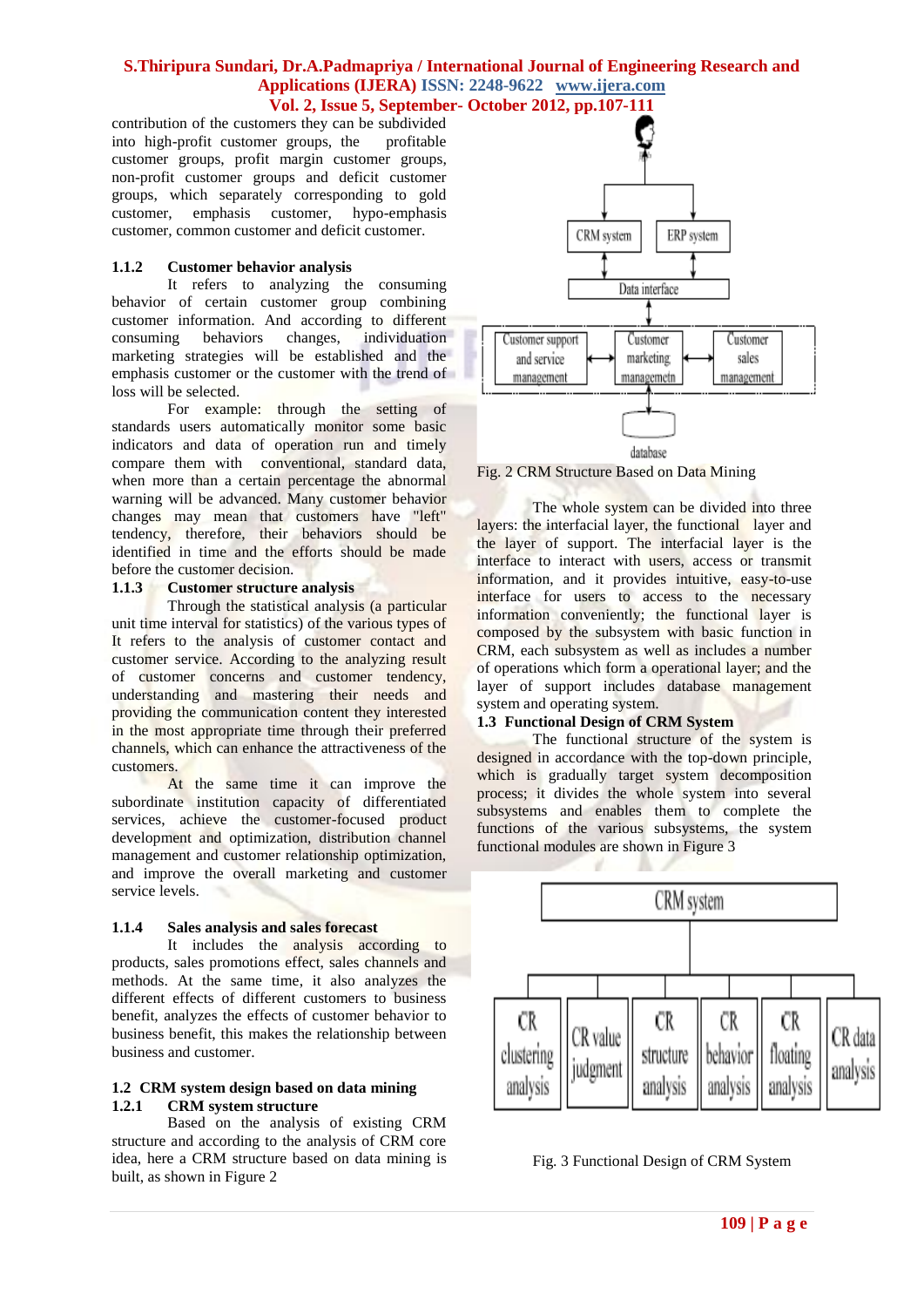#### **1.3.1 CR Clustering Analysis**

CR clustering analysis module subdivides the customers according to customer values. Because that for each enterprise the customer values standards are different, so it is needed to carry out customer clustering subdivision for the existing customers of the enterprises, set the corresponding customer level and give class marker for the customers according to the customer value by using the clustering result.

There area total of five category markers, that is, high-value customers, customers with the most growth, ordinary customers, negative value customers and new customers.

#### **1.3.2 CR value judgment**

According to the result of the customer clustering analysis, the CR value judgment uses C4.5 decision tree algorithm to establish classification model and describe the specific characteristics of various types of customers. And in accordance with the different characteristics of various types of customers it also may adopt corresponding processing means, which guides enterprises to allocate resources to the valuable customers in the aspects of marketing, sales, services, gives special sales promotions for the valuable customers, provides more personalized service to enable enterprises to obtain the maximum return on minimum investment.

#### **1.3.3 Customer structure analysis**

Through the statistical analysis (a particular unit time interval for statistics) of the various types of customer characteristics, customer structure analysis helps the marketing manager to make marketing decisions; and through the vertical comparison of the customer structure, it provides an important basis for the management work of the customer relationship evaluation and adjustment.

The activities the customer relationship management concerned are four: access to new customers, keep old customers, customer structure upgrading and the overall customer profitability improvement. And according to these, the customer structure analysis regards the rate of new customers, customer retention, customer promotion rates and customer profitability as the four analyzing goals

#### **1.3.4 Customer behavior analysis module**

Customer behavior analysis module mainly analyzes the customer satisfaction, customer loyalty, customer responsiveness and the cross-selling. Maintaining long-term customer satisfaction and customer loyalty contributes to the establishment of customer relations and ultimately improve the company long-term profitability. Customer responsiveness analysis can effectively guide the sales and marketing behavior, improve the past sales without goal and reduce the cost of sales.

It also can do correlation analysis for the existing customer purchasing behavior data, find the

opportunities, provide more comprehensive services to customers and consequently bring greater benefits to enterprises.

#### **1.3.5 Customer loss analysis**

Through the observation and analysis of the customer historical transactions, enterprise endows customer relationship management modules the function of customer warning abnormal behaviors. The system makes the warning signs to the potential loss of customers through automatically checking the customer transaction data. And the customer loss prediction analysis can help enterprises to find the lost customers and then adopt measures to retain them

#### . **1.3.6 Data management**

The data management is to maintain and manage the customer information, transaction information, rule information and other related data, and it enables operators to quickly find or modify the required relevant information.

#### **1.4 DATA MINING IMPLEMENTATION**

The mining can be implemented in two steps: the first step, selecting the average customer purchase sum and purchase number, and using the method of clustering for the classification of customers, thus each customer has an affirmed category; second step, using decision tree model to build decision tree for customers, to do further classification analysis on the customer characteristics.

# **IV. CONCLUSION**

Many companies increasingly use data mining for customer relationship management. It helps provide more customized, personal service addressing individual customer's needs, in lieu of mass marketing. As a chain reaction, this will result in substantial cost savings for companies. The customers also will benefit to be notified of offers that are actually of interest, resulting in less waste of personal time and greater satisfaction.

To enterprises, CRM is not technology, but a management style, but also a business strategy. It is difficult for enterprise to meet the customer specific needs if it only implements a generic CRM solution. This will require that the enterprises can implement different solutions step-by-step and ultimately form an overall CRM solution, and can achieve personalized management and implementation. At the same time enterprises also need to continuously improve the CRM system to better manage the customers. It can be believed that the CRM system will become the essential system for enterprise survival and development, and the CRM system will be further mature with the development of technology and management thinking to play a more